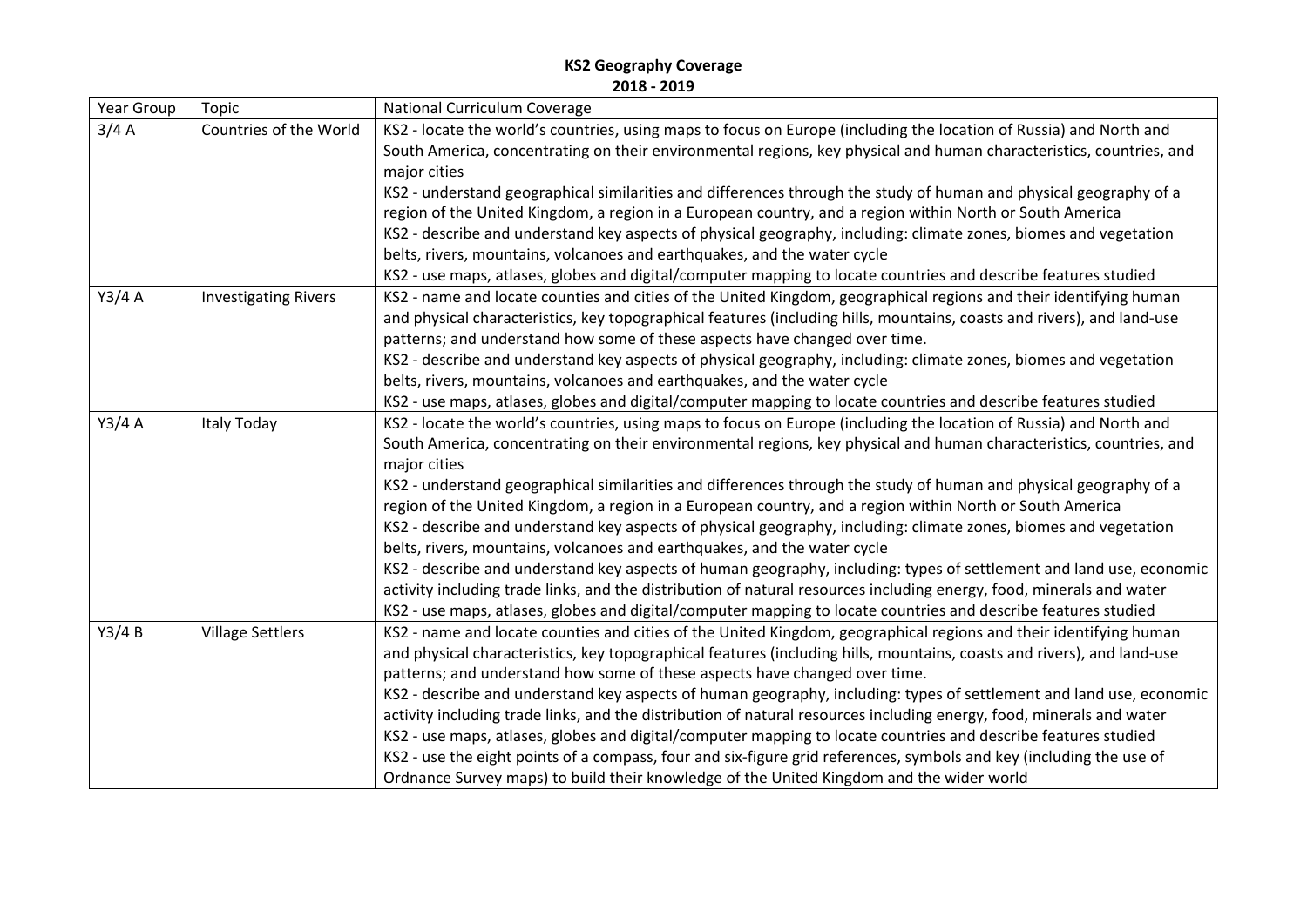| Y3/4B | Local Area | KS2 - name and locate counties and cities of the United Kingdom, geographical regions and their identifying human      |
|-------|------------|------------------------------------------------------------------------------------------------------------------------|
|       |            | and physical characteristics, key topographical features (including hills, mountains, coasts and rivers), and land-use |
|       |            | patterns; and understand how some of these aspects have changed over time.                                             |
|       |            | KS2 - describe and understand key aspects of human geography, including: types of settlement and land use, economic    |
|       |            | activity including trade links, and the distribution of natural resources including energy, food, minerals and water   |
|       |            | KS2 - use the eight points of a compass, four and six-figure grid references, symbols and key (including the use of    |
|       |            | Ordnance Survey maps) to build their knowledge of the United Kingdom and the wider world                               |
|       |            | KS2 - use fieldwork to observe, measure, record and present the human and physical features in the local area using a  |
|       |            | range of methods, including sketch maps, plans and graphs, and digital technologies                                    |
| Y3/4B | Volcanoes  | KS2 - identify the position and significance of latitude, longitude, Equator, Northern Hemisphere, Southern            |
|       |            | Hemisphere, the Tropics of Cancer and Capricorn, Arctic and Antarctic Circle, the Prime/Greenwich Meridian and time    |
|       |            | zones (including day and night)                                                                                        |
|       |            | KS2 - understand geographical similarities and differences through the study of human and physical geography of a      |
|       |            | region of the United Kingdom, a region in a European country, and a region within North or South America               |
|       |            | KS2 - describe and understand key aspects of physical geography, including: climate zones, biomes and vegetation       |
|       |            | belts, rivers, mountains, volcanoes and earthquakes, and the water cycle                                               |
|       |            | KS2 - describe and understand key aspects of human geography, including: types of settlement and land use, economic    |
|       |            | activity including trade links, and the distribution of natural resources including energy, food, minerals and water   |
|       |            | KS2 - use maps, atlases, globes and digital/computer mapping to locate countries and describe features studied         |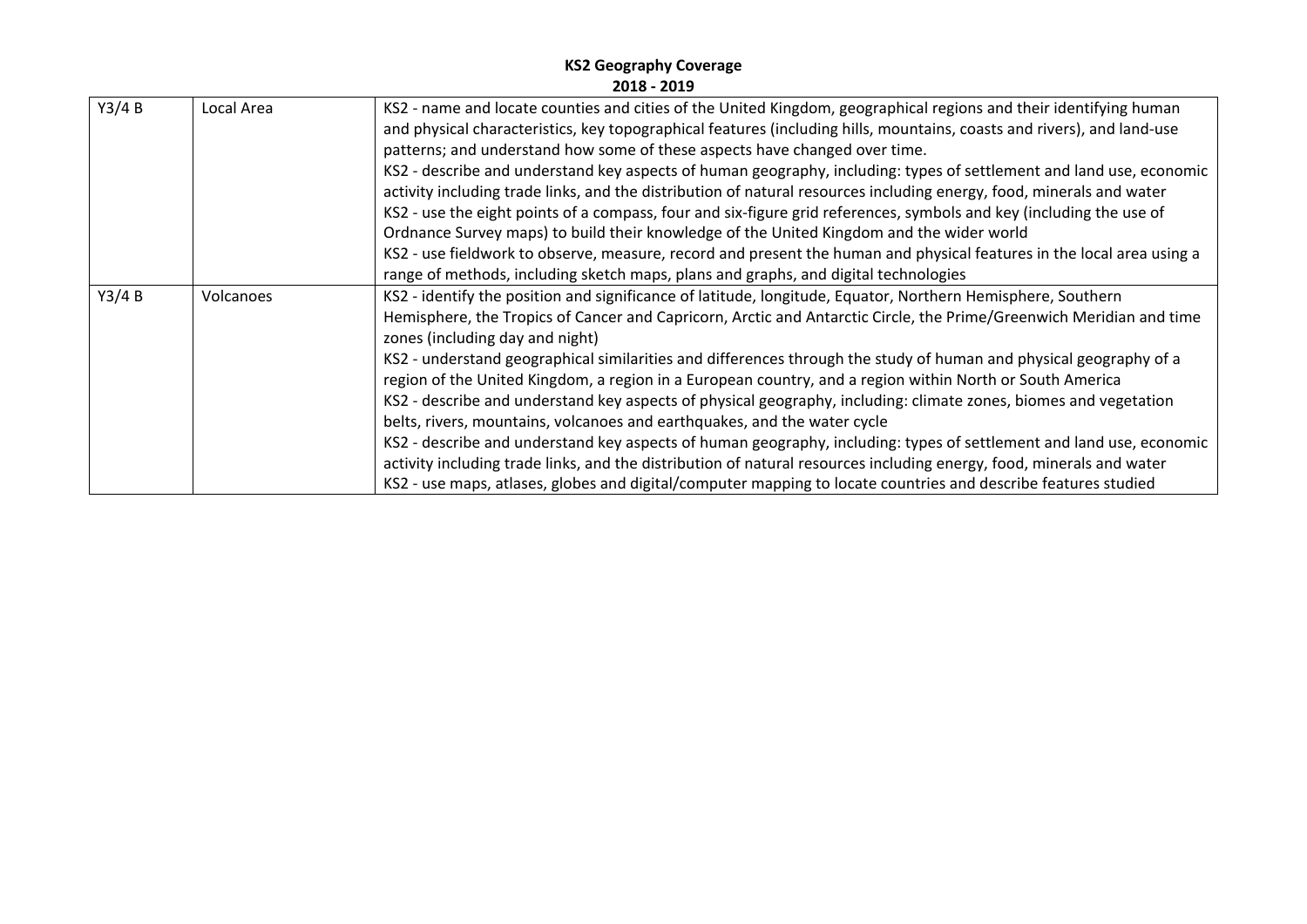| Y5/6 A or 6 | United Kingdom              | KS2 - name and locate counties and cities of the United Kingdom, geographical regions and their identifying human and        |
|-------------|-----------------------------|------------------------------------------------------------------------------------------------------------------------------|
|             |                             | physical characteristics, key topographical features (including hills, mountains, coasts and rivers), and land-use patterns; |
|             |                             | and understand how some of these aspects have changed over time.                                                             |
|             |                             | KS2 - describe and understand key aspects of physical geography, including: climate zones, biomes and vegetation belts,      |
|             |                             | rivers, mountains, volcanoes and earthquakes, and the water cycle                                                            |
|             |                             | KS2 - use maps, atlases, globes and digital/computer mapping to locate countries and describe features studied               |
| Y5/6 A or 6 | The Mountain                | KS2 - locate the world's countries, using maps to focus on Europe (including the location of Russia) and North and South     |
|             | Environment                 | America, concentrating on their environmental regions, key physical and human characteristics, countries, and major cities   |
|             |                             | KS2 - describe and understand key aspects of physical geography, including: climate zones, biomes and vegetation belts,      |
|             |                             | rivers, mountains, volcanoes and earthquakes, and the water cycle                                                            |
| Y5/6 A or 6 | <b>Extreme Earth</b>        | KS2 - identify the position and significance of latitude, longitude, Equator, Northern Hemisphere, Southern Hemisphere, the  |
|             |                             | Tropics of Cancer and Capricorn, Arctic and Antarctic Circle, the Prime/Greenwich Meridian and time zones (including day     |
|             |                             | and night)                                                                                                                   |
|             |                             | KS2 - describe and understand key aspects of physical geography, including: climate zones, biomes and vegetation belts,      |
|             |                             | rivers, mountains, volcanoes and earthquakes, and the water cycle                                                            |
|             |                             | KS2 - describe and understand key aspects of human geography, including: types of settlement and land use, economic          |
|             |                             | activity including trade links, and the distribution of natural resources including energy, food, minerals and water         |
| Y5/6 B or 5 | <b>Investigating Coasts</b> | KS2 - name and locate counties and cities of the United Kingdom, geographical regions and their identifying human and        |
|             |                             | physical characteristics, key topographical features (including hills, mountains, coasts and rivers), and land-use patterns; |
|             |                             | and understand how some of these aspects have changed over time.                                                             |
|             |                             | KS2 - describe and understand key aspects of physical geography, including: climate zones, biomes and vegetation belts,      |
|             |                             | rivers, mountains, volcanoes and earthquakes, and the water cycle                                                            |
|             |                             | KS2 - use maps, atlases, globes and digital/computer mapping to locate countries and describe features studied               |
| Y5/6 B or 5 | North America               | KS2 - locate the world's countries, using maps to focus on Europe (including the location of Russia) and North and South     |
|             |                             | America, concentrating on their environmental regions, key physical and human characteristics, countries, and major cities   |
|             |                             | KS2 - identify the position and significance of latitude, longitude, Equator, Northern Hemisphere, Southern Hemisphere, the  |
|             |                             | Tropics of Cancer and Capricorn, Arctic and Antarctic Circle, the Prime/Greenwich Meridian and time zones (including day     |
|             |                             | and night)                                                                                                                   |
|             |                             | KS2 - understand geographical similarities and differences through the study of human and physical geography of a region     |
|             |                             | of the United Kingdom, a region in a European country, and a region within North or South America                            |
|             |                             | KS2 - describe and understand key aspects of physical geography, including: climate zones, biomes and vegetation belts,      |
|             |                             | rivers, mountains, volcanoes and earthquakes, and the water cycle                                                            |
|             |                             | KS2 - use maps, atlases, globes and digital/computer mapping to locate countries and describe features studied               |